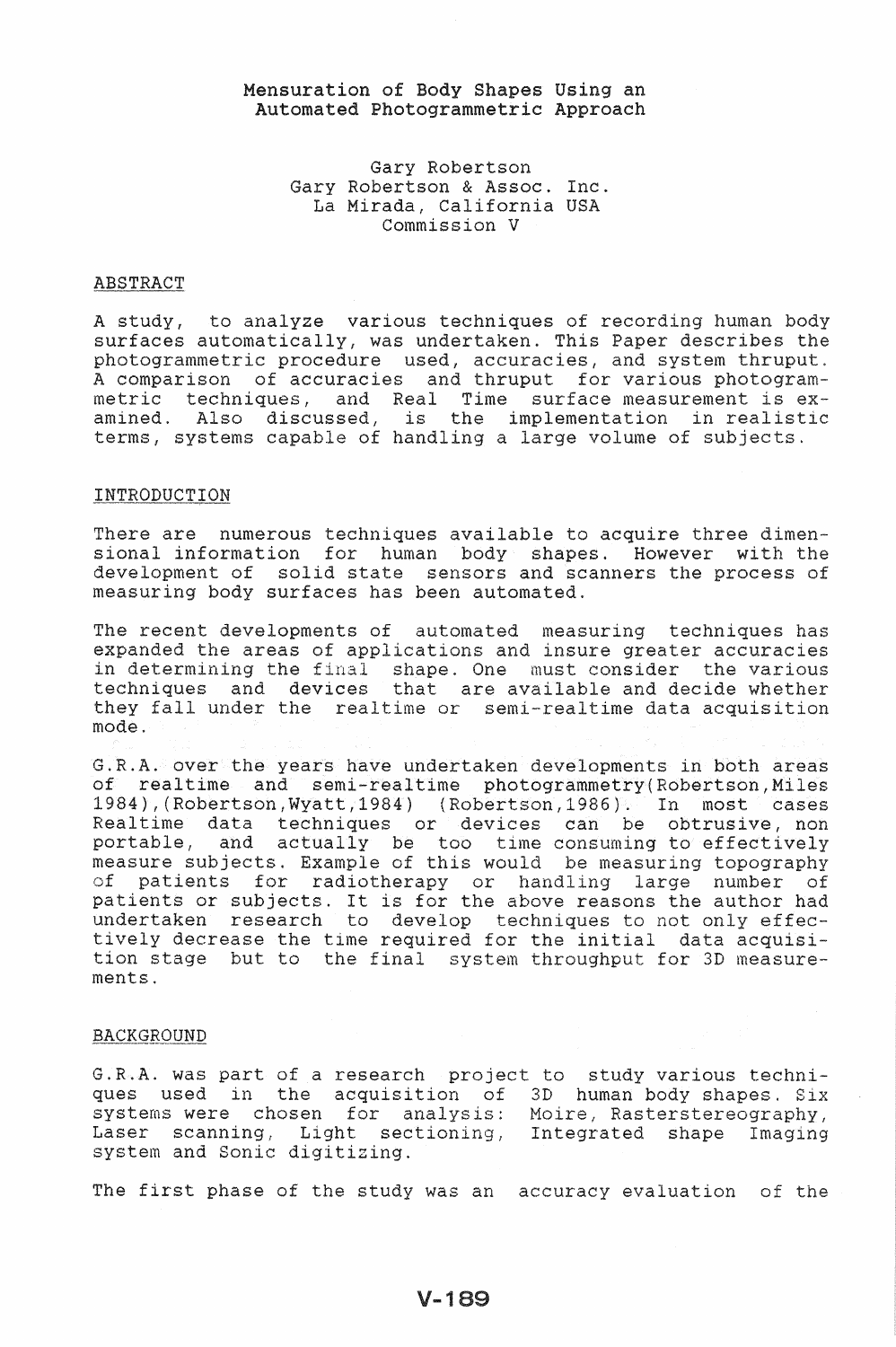systems. National Research Council of Canada standard object<br>form for Moire (Figure 1.) and a head form was sent to our form for Moire (Figure 1.) and a head form was sent facility in California.



Figure 1. Standard Model Form

For the projected dot and grid patterns several sizes were considered. A grid pattern of 600 and 400 micron spacing and a dot pattern of 300 and 400 microns were used for the test. The patterns were inserted into a standard 35 mm slide mount and projected onto the NRC standard object form and face form with a standard 35mm projector. The above pattern size provided a adequate coverage and density as seen by Figure 2. and 3.

The NRC form and the face form were photographed with a 35mm Olympus camera, all data acquisition was acquired using the 35mm camera. We had chosen an off the shelf non-metric camera for several reasons.

- 1) show capabilities of using inexpensive standard cameras.
- 2) the accuracies would be more than adequate using 35mm.
- 3) show overall portability of the process (camera and standard projector).
- 4) easy set up time for walk thru frame for measuring entire body surface. (Figure 4)

The photography was multiple convergent of the mould and face form with the raster used as a subsequent photo in one test, then only as a projected target pattern on the object.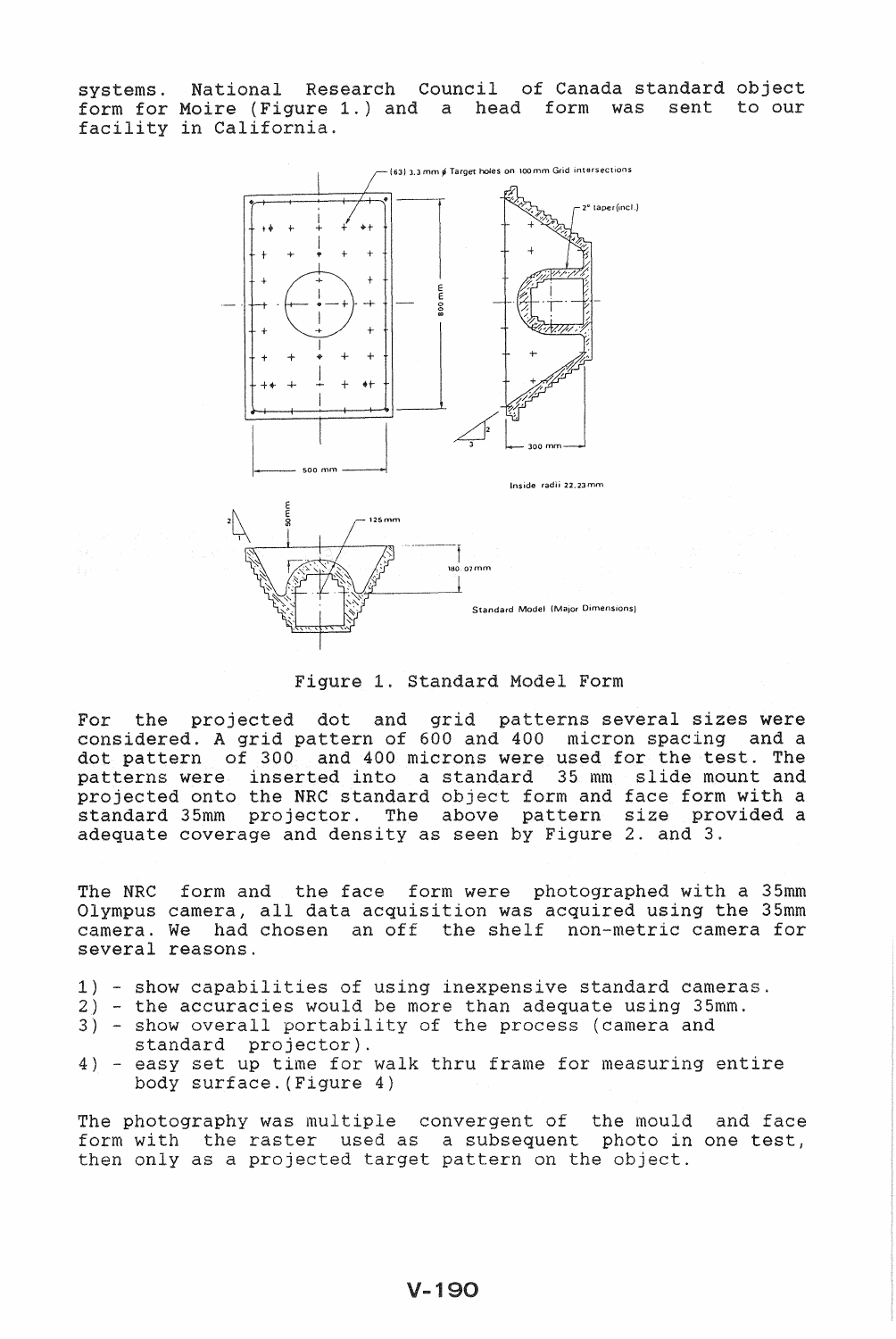

Figure 2. and 3. NRC standard object and Head form



Figure 4. Frame for full body measurement.

## DATA REDUCTION

For the data reduction phase a GRA Pass 2000 system was used to read the 35mm frames. A CCD and PMT (photo multiplier tube)<br>detector was used to scan the negatives. The Pass 2000 system detector was used to scan the has been described in earlier papers (Robertson,Wyatt 1984)(Roberton 1986) The system has measuring accuracies within the .5 micron range and can read a target in less than 1 second.

Although this seems to have adequate throughput the author wanted to test the feasibility of faster thruput, the answer was to test with a lager scanning window and to compute a centroid of every targeted point within the window accurately and within the same time frame. This concept was tested with the CCD and the PMT detectors. The modified Perkin Elmer Microdensitometer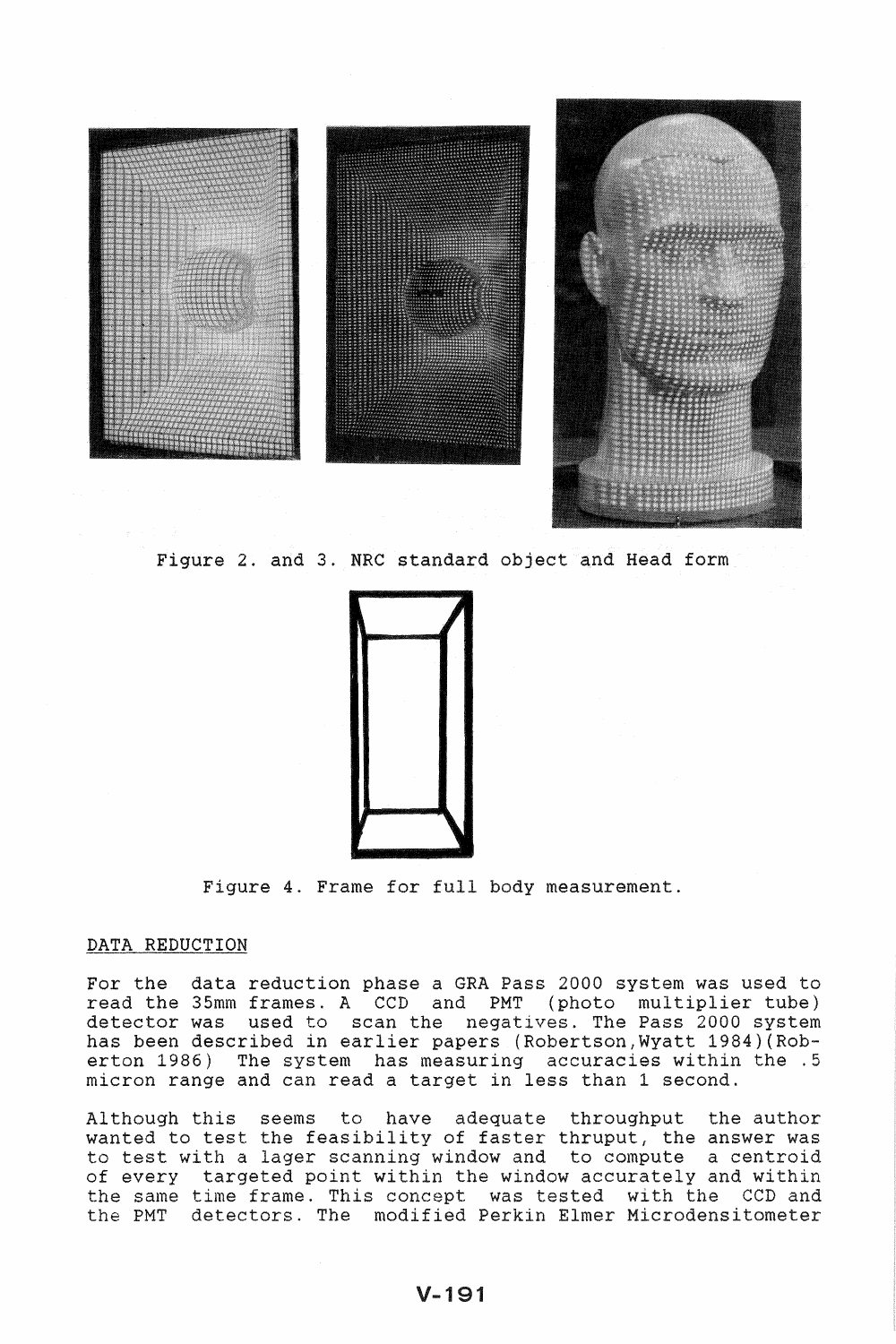PMT allows for an adjustable scanning window but scans at a arrows for an aajascasic sounning window sac sound act a<br>1 per pixel basis which is relatively slow, also for pixel per pixel basis which is relatively slow, also for<br>measuring body surfaces the accuracies and geometricallycorrect photo images acquired from the PMT based system is not required.

An additional face form was recorded this time with a Rollei 6X6 cm camera and auto scanned see Figures 5 and 6.

A new scanning system was discussed by the author at the commission V symposium in Ottawa, Canada. The basic system a smaller device than the Pass 2000 has a stage size of 23 X 28 cm. scanning area utilizing a solid State area array with basic per second. Scan area is increments. For the configuration of the system for body surfaces the system would be configured for multiple processing capabilities.

# RESULTS

All data scanned of the NRC standard object and face form was sent to Biokinetics and Associates Ltd. Bioengineering consultants in Ottawa, Canada for evaluation. Table 3 shows the accuracy of the various systems for the NRC standard object. Each systems operating requirements are shown in Table 1. and Table 2.

| Technique<br>Known<br>Length $(mm)$ |                                                                   | Min.                       | Measured Length (mm)<br>Mean Max. |                            | % Sample<br>Dev. Size             |                          |
|-------------------------------------|-------------------------------------------------------------------|----------------------------|-----------------------------------|----------------------------|-----------------------------------|--------------------------|
| Raster                              | $X = 800 \pm .10$<br>$Y = 500 \pm .10$<br>$Z = 295.1 + .10$       | 799.49<br>499.88<br>294.35 | 799.81<br>500.04<br>294.94        | 800.17<br>500.16<br>295.33 | 0.02<br>0.00 <sub>1</sub><br>0.02 | 5<br>$\overline{7}$<br>5 |
| <b>ISIS</b>                         | $X_{Y(1)}^{(1)}$<br>$Z = 300 + .03$<br>$-.13$                     | 237.37                     | 256.04                            | 271.68                     | 14.60                             | 25                       |
| Sonic                               | $X = 800 + .10$<br>$Y = 500 + .10$<br>$Z = (2) -$                 | 797.50<br>499.80           | 798.80<br>500.09                  | 800.20<br>500.5            | 0.10<br>0.01                      | 9<br>9                   |
| Laser                               | $X = 800 + .10$<br>$Y = 474.3 + .10$<br>$Z = 300 + .03$<br>$-.13$ | 471.50<br>299.07           | 799.85<br>473.61<br>300.14        | 474.94<br>301.09           | 0.18<br>0.14<br>0.05              | $\frac{1}{3}$<br>6       |
| Moire                               | $X = 800 + .10$<br>$Y = 500 + .10$<br>$Z = 188.7 \pm .10$         | 793.27<br>497.20<br>194.50 | 797.04<br>500.50<br>194.65        | 798.32<br>502.42<br>194.80 | 0.30<br>0.10<br>3.00              | 4<br>$\frac{5}{3}$       |

(1) Data loss due to shadows

(2) Data distorted by reflections

# $V - 192$

Table 3. Accuracy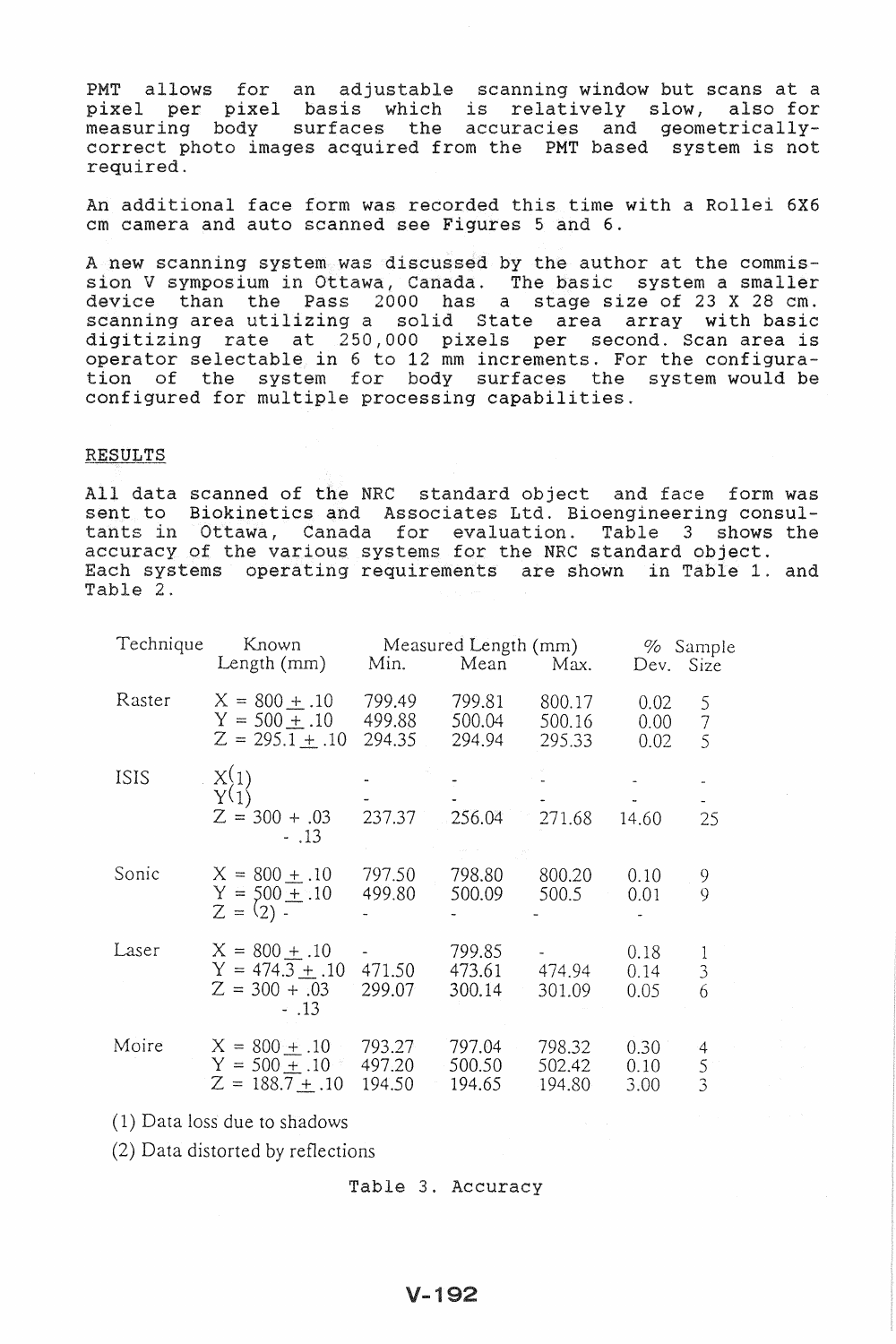| <b>SYSTEM</b>                | ACCURACY 1   | HARDWARE COSTS 2                       | <b>MANPOWER</b>                                                                 | OPERATING REQUIREMENTS | <b>FULLY</b><br><b>AUTOMATED</b> | SPEED OF<br>IMAGING             | INABILITY TO 6<br>MONITOR | PORTABILITY |
|------------------------------|--------------|----------------------------------------|---------------------------------------------------------------------------------|------------------------|----------------------------------|---------------------------------|---------------------------|-------------|
|                              |              |                                        | SKILL 4                                                                         | TIME (MIN)5            |                                  |                                 |                           |             |
| Raster                       | Good         | Very expensive                         | $\sim$ $-2$                                                                     | 45                     | Yes                              | Seconds                         | A, B                      | Good        |
| Moire                        | Adequate     | Inexpensive<br><b>Service State</b>    | 2                                                                               | 140                    | No                               | Seconds                         | A, B, C, D                | Fair        |
| 1515                         | Poor         | Moderate                               | 0                                                                               | 20                     | Yes                              | $1.5$ sec                       | A, B, C, E, D             | Good        |
| Laser<br>Scan                | Good         | Expensive 3                            | $\mathcal{A}^{\Lambda}$ and $\mathcal{A}^{\Lambda}$ and $\mathcal{A}^{\Lambda}$ | 25                     | Yes                              | $2 sec - 10 min$                | A,D                       | Poor        |
| Light<br>Sectioning          | Undetermined | Expensive                              | $\mathbf{1}$<br>$\sim$                                                          | 10                     | <b>Yes</b>                       | 1.2sec, 2sec, 3min A, B, D      |                           | Poor        |
| Sonic                        | Poor         | Moderate                               | 1                                                                               | 96                     | Nо                               | $10+ min$                       | Ε                         | Good        |
|                              |              |                                        |                                                                                 |                        |                                  |                                 |                           |             |
| Good<br>Adequate $\sim$ 1 mm | $-1$ mm <    | 2 Inexpensive - $25,000 <$<br>Moderate | - 25 000 - 50 000                                                               |                        | 3 Cost for track<br>system not   | Little skill<br>4<br>Semi skill | $-0$<br>$-1$              |             |

| Adequate $\sim$ 1 mm      | Moderate - 25,000 - 50,000    | system not | Semi skill<br>$-1$       |
|---------------------------|-------------------------------|------------|--------------------------|
| $3$ mm <                  | Expensive $-50.000 - 100.000$ | included   | Skilled labour $\cdot$ 2 |
| 3mm<br>Poor<br>$\sim$ $>$ | V Expensive $\cdot$ > 100.000 |            |                          |

| 5 Approximate time  |  | 6 A - Under hair |
|---------------------|--|------------------|
| required for single |  | B - In orifices  |
| object measurement  |  | $C - In$ shadows |

- D In confined spaces
- E . due to noise or reflections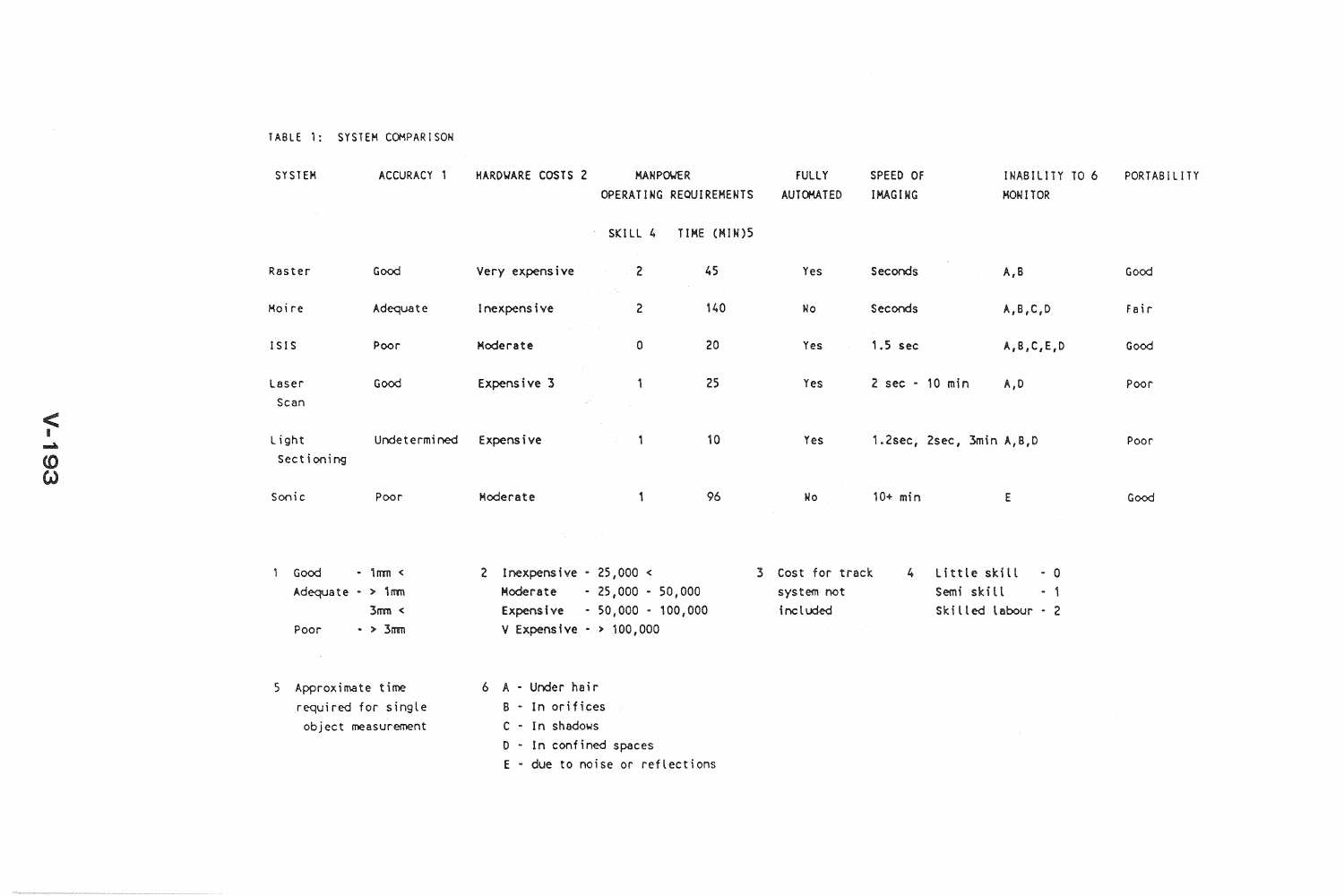| <b>SYSTEM</b>       | SIZE OF FIELD                                | <b>IMAGE</b><br>REPRESENTATION        | <b>HUMAN BOOY</b><br>REGION MEASURED     | <b>EXISTING SYSTEM</b><br>APPLICATIONS                | <b>GROUPS</b>                                                                                 |
|---------------------|----------------------------------------------|---------------------------------------|------------------------------------------|-------------------------------------------------------|-----------------------------------------------------------------------------------------------|
| Raster              | Unlimited                                    | Planar Surface 7 Full body            |                                          | humans                                                | Experimentally on Robertson Photogammetry Inc.<br>Los Angeles, USA<br>Calgary, Ottawa, Canada |
| Moire               | $X - 500$ mm<br>$Y - 800$ mm<br>$2 - 400$ mm | Planar Surface 8 Back, head           |                                          | Used clinically<br>for scoliosis<br>screening         | - Variety of hospitals &<br>scoliosis clinics<br>- U of Vermont<br>Burlington, USA            |
| <b>ISIS</b>         | Full body                                    | Planar Surface                        | Back, face                               | Clinical<br>monitor shape<br>change in<br>scoliosis   | MERU - UBC<br>Vancouver, Canada<br>Oxford metric (UK)                                         |
| Laser<br>Scan       | Upper tonso                                  | 360 deg<br>cartesian<br>coordinates   | Full body,<br>hand, face,<br>upper torso | Experimental<br>on humans                             | Hymarc Eng.<br>Ottawa, Canada                                                                 |
| Light<br>Sectioning | 360mm - length 9<br>$100$ mm - radius        | 360 deg<br>cylindrical<br>coordinates | Lower leg, foot                          | Clinical Research<br>in the creation<br>of prosthesis | Center for Studies in Ageing,<br>Sunny Brook Medical Center<br>Toronto, Canada                |
| Sonic               | $X - 2m$<br>$Y - 2m$<br>$2 - 2$ m            | 360 deg<br>cartesian<br>coordinates   | Anatomical<br>landmarks,                 | Anatomical<br>landmarks                               | Biokinetics, DREO<br>Ottawa, Canada                                                           |

 $\sim$ 

 $\sim$ 

7 360 deg with mirror backdrop

8 360 deg dual image with reference points

9 foot measuring device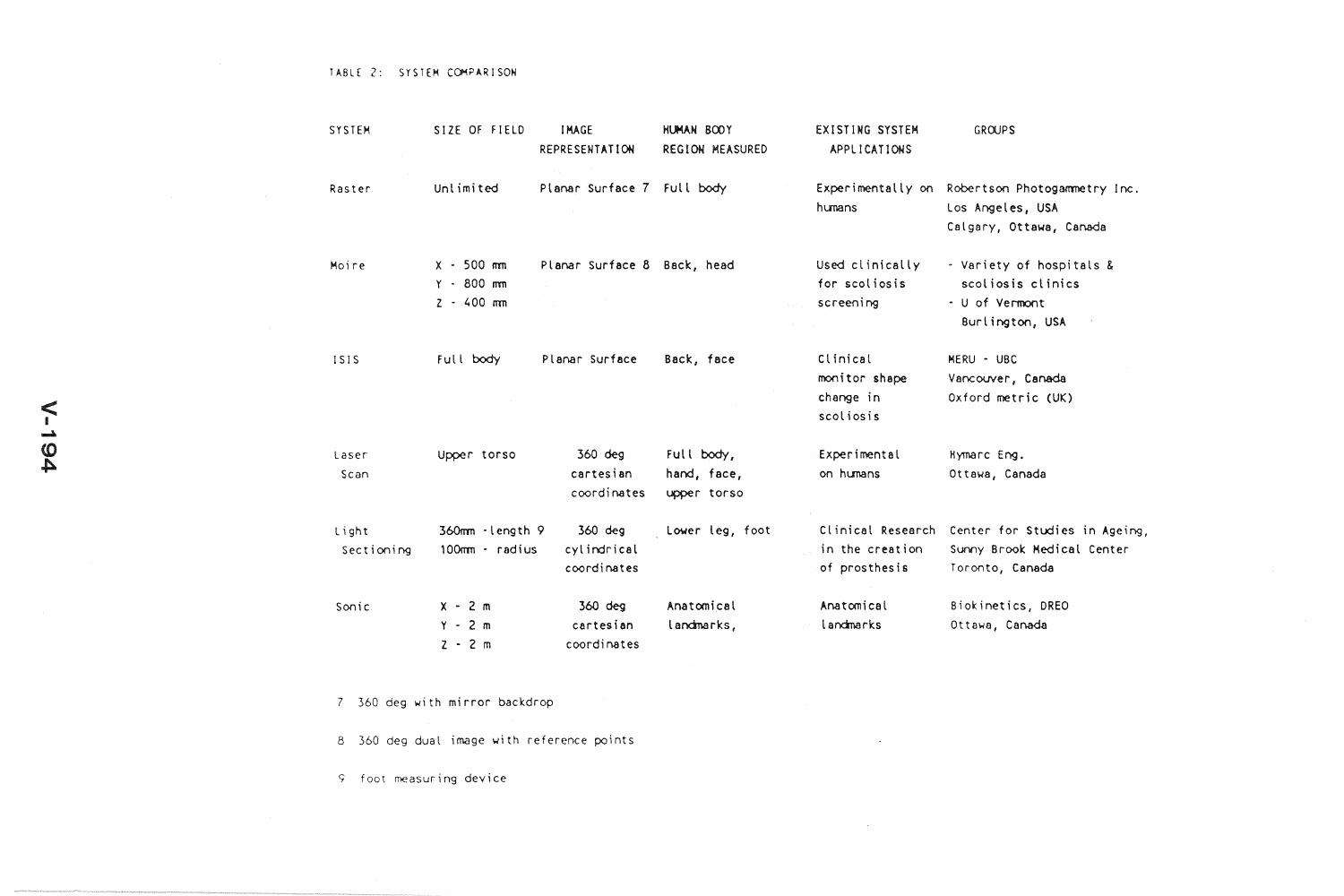





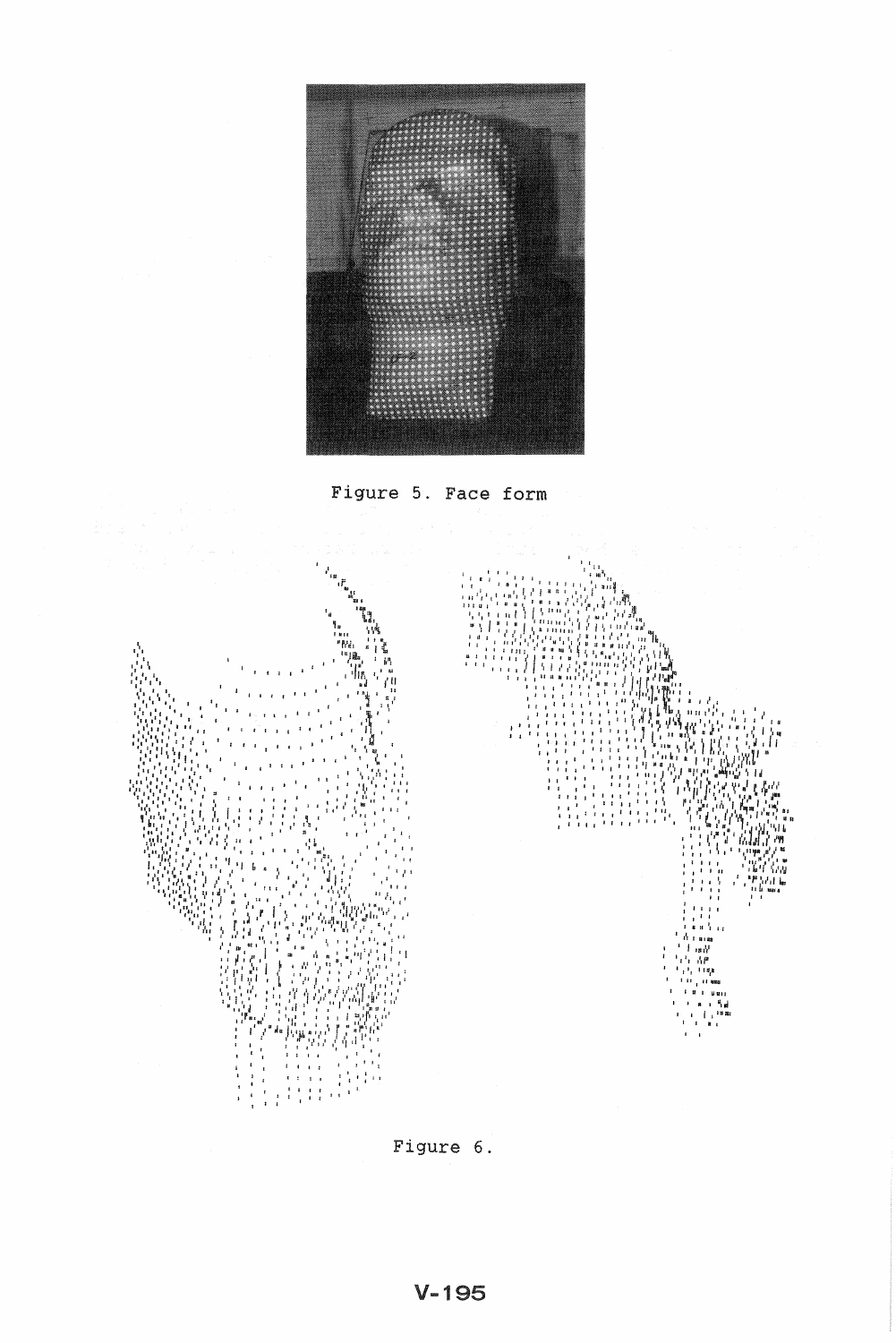## CONCLUSIONS

Overall the Raster method provided the highest accuracy. Although the other systems except the Moire, provide a constant scan of the surface resulting in more data points on the body surface, some have referred to it as a higher recording resolution.

The raster techniques can also provide for a higher resolution points with a denser grid pattern projected on the subject. The author feels that high density grid or dot is not required for most areas of the body but is only effective in areas where there are fine details to define.

One has to consider the differences between realtime and semirealtime photogrammetric data acquisition. With the development resolution automated film scanners and more powerful computers providing thruput at near time rates, it could actually be faster to read the photoimage than it would be to image it in realtime.

The raster or modified raster technique for measuring body is truly portable, speed of recording is dependent only on film speed and illumination. With multiple 35mm cameras and frame an entire body surface can be recorded in less than 1 an entire body surface can be recorded in less than 1 second with proposed data thruput of 20 minutes. This would enable a large number of subjects to be measured in very little time, utilizing the resolution and accuracy of a conventional photographic image.

# **ACKNOWLEDGMENTS**

I wish to thank B. Gallup and N. Shewchenko of Biokinetics and Associates for their assistance.

## REFERENCES

Adams, L.P, M. Klein "Biostereometric Methods for the Study of Body Surface Motions During Breathing" I.S.P.R.S. Commission V symposium Ottawa, Canada Vol.26 June 1986.

Baj, E.A., G.Bozzolato "On line Restitution in Biostereometrics Using One Photogram and a Metric Projector"I.S.P.R.S. Commission V symposium Ottawa, Canada Vol.26 June 1986.

Biokinetics and Associates Report R87-30 "Final Report on The Quantification and Summarization of Human Body Shape" December 1987.

Forbin, W., E. Hierholzer "Rasterstereography: a Photogrammetric method for Measurement of body surfaces" Photogrammetric Engineering and Remote Sensing Vol. 47 1981.

Forbin, W., E. Hierholzer "Simplified Rasterstereography using a metric camera" Photogrammetric Engineering and Remote Sensing Oct. 1985.